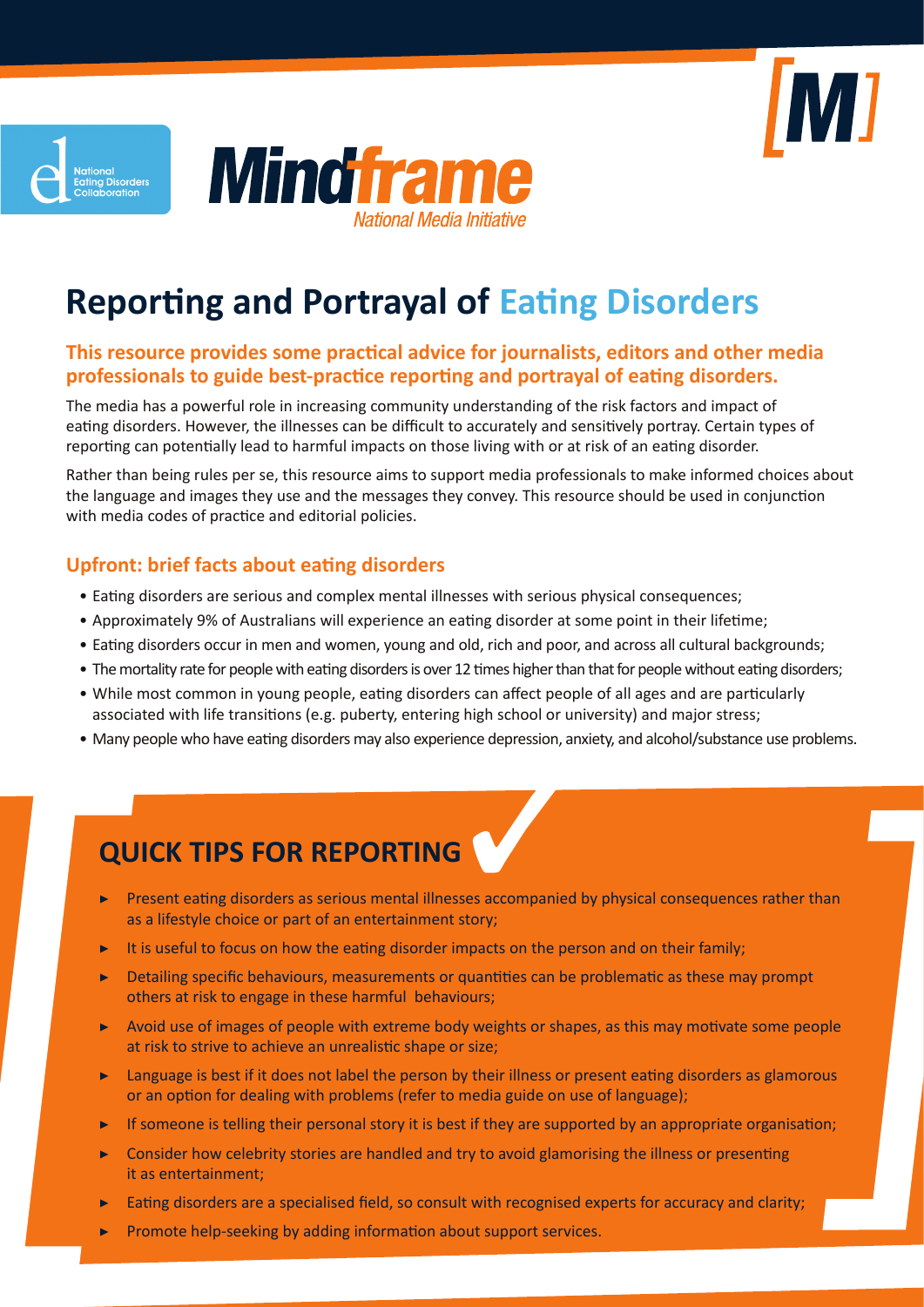

# **ISSUES TO CONSIDER**

#### **What are helpful ways to present information?**

- Always present eating disorders as serious mental illnesses;
- Focus on both the physical and psychological impacts that eating disorders can have on a person (e.g. feeling taken over by thoughts about weight, shrinking of the brain and damage to teeth and bones);
- Explore the impact that eating disorders can have on family and friends of the person;
- Focus on risk factors for eating disorders. In particular, focus on behavioural signs that friends and family may pick up (e.g. not eating with others, feeling uncomfortable about their body being touched, seeking reassurance about appearance constantly etc.).

#### **Can certain information or images be problematic?**

Certain information and images can be associated with greater body dissatisfaction and disordered eating behaviour in people who may be at risk. Some common issues faced, and possible recommendations to address these, are presented below.



#### **Am I reinforcing common stereotypes?**

- The term 'eating disorders' covers a range of distinct disorders Anorexia Nervosa, Bulimia Nervosa, Binge Eating Disorder and atypical presentations of each. Be careful not to imply all eating disorders are the same or that each person's experience will be the same;
- Show the range of eating disorders that exist, rather than focussing entirely on Anorexia Nervosa. All eating disorders can be associated with serious consequences including mortality;
- Be mindful not to reinforce the stereotype that only women develop an eating disorder. While eating disorders are more prevalent in women, they can also occur in males;
- Avoid associating eating disorders with weight or being thin, as a person with an eating disorder can be under, at or over their most healthy weight.

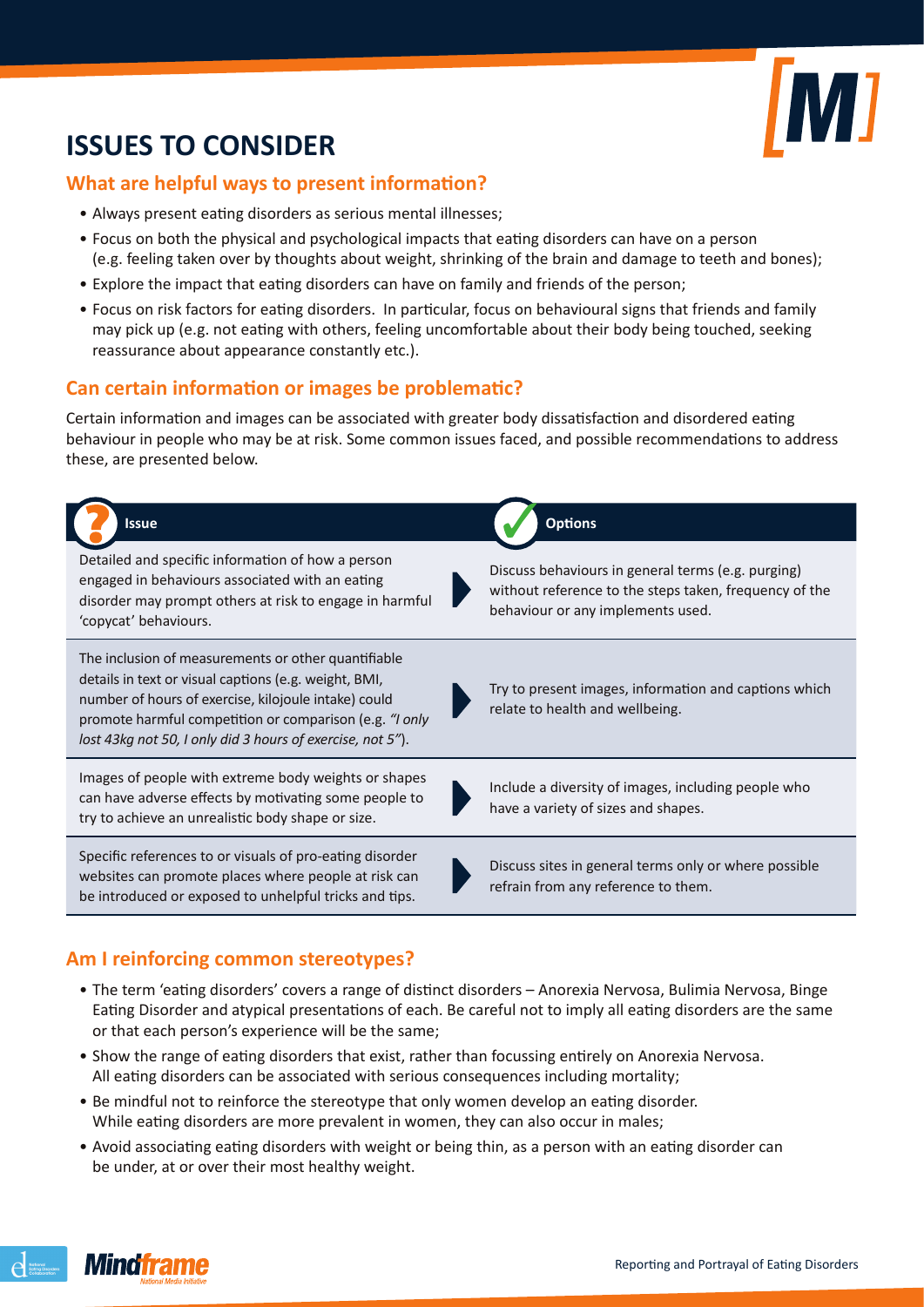

## **What language is best to use?**

While decisions about language-selection will reside with the journalist, certain language can alienate members of the community, sensationalise the issue or inadvertently contribute to disordered eating being presented as glamorous or an option for dealing with problems. The context in which language is used is important. Some general issues, and suggestions of how these may be addressed, are presented below.

| Issue                                                                                                                 | <b>Options</b>                                                                                                                                                                            |
|-----------------------------------------------------------------------------------------------------------------------|-------------------------------------------------------------------------------------------------------------------------------------------------------------------------------------------|
| Language that labels a person by their illness can lead<br>to a person feeling alienated or stigmatised.              | <b>Preferred:</b> 'is living with', 'has a diagnosis of', or 'is<br>being treated for' an eating disorder, or particular<br>disorder.<br>Problematic: 'anorexic', 'bulimic', 'binger'.    |
| Language can present eating disorders as a life sentence<br>with no possible recovery.                                | Preferred: 'is living with' or 'is diagnosed with' an eating<br>disorder or particular disorder.<br>Problematic: 'afflicted by', 'suffering with' or 'a victim<br>of' an eating disorder. |
| It may increase risk in those who are vulnerable when<br>the language used places a value judgement<br>on appearance. | <b>Preferred:</b> language that does not focus on size or<br>appearance specifically.<br><b>Problematic:</b> 'thin', 'skinny', or 'fat'.                                                  |
| Language can present disordered eating as glamorous<br>or an option for dealing with problems.                        | Preferred: simple language without value judgements.<br>Problematic: 'successful pursuit', or 'unsuccessful attempts'.                                                                    |

## **How should I approach personal stories?**

- Interviewing a person with an eating disorder requires sensitivity and discretion. Where possible source someone who has recovered and is trained to speak to the media;
- It is best if an organisation is involved to support the individual being interviewed. This is to minimise the chance of the discussion retriggering problematic thoughts and behaviours;
- Check whether the person understands that their name and/or other identifying information may be used in the story and the impact of it being disclosed publicly;
- It is safest when details about behaviours or measurements as well as 'before' and 'after' images are not used;
- The use of photographs, images or footage of the person should only be used with their consent and understanding of the impact this may have;
- Be cautious about engaging with potential sources through social media. It is difficult to tell a person's age or whether someone is currently well or at risk without personal contact.

## **What about celebrities?**

- Eating disorders are not entertainment. Placing stories about eating disorders in 'entertainment', 'social' or 'gossip' sections trivialises the seriousness of eating disorders;
- Present eating disorders as serious life threatening illnesses – not a lifestyle choice;
- Exercise caution when using language associated with eating disorders to describe a celebrity's appearance (e.g. 'looking anorexic'). This may glamorise or normalise eating disorders;
- Before reporting on celebrities with an eating disorder, consider the reliability of the source and consider the language and images you use;
- Using 'before' and 'after' images of celebrities or other images focussed on their weight can be problematic for those at risk.

 $\sum_{\substack{\text{Kultong } C}}$